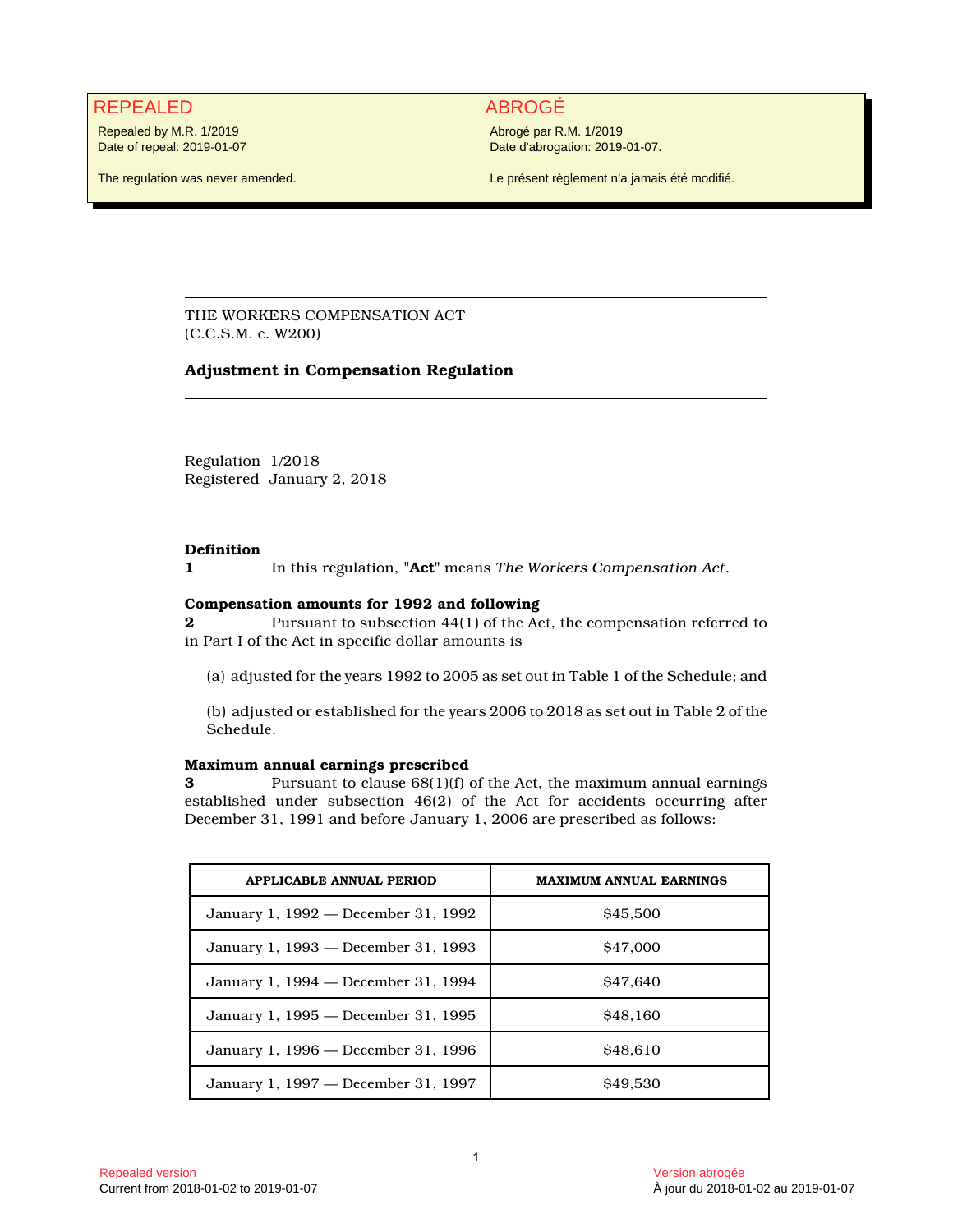### WORKERS COMPENSATION W200 - M.R. 1/2018

| <b>APPLICABLE ANNUAL PERIOD</b>     | <b>MAXIMUM ANNUAL EARNINGS</b> |  |  |  |  |  |
|-------------------------------------|--------------------------------|--|--|--|--|--|
| January 1, 1998 - December 31, 1998 | \$50,380                       |  |  |  |  |  |
| January 1, 1999 - December 31, 1999 | \$51,460                       |  |  |  |  |  |
| January 1, 2000 - December 31, 2000 | \$52,720                       |  |  |  |  |  |
| January 1, 2001 - December 31, 2001 | \$53,510                       |  |  |  |  |  |
| January 1, 2002 - December 31, 2002 | \$54,590                       |  |  |  |  |  |
| January 1, 2003 - December 31, 2003 | \$55,620                       |  |  |  |  |  |
| January 1, 2004 - December 31, 2004 | \$56,310                       |  |  |  |  |  |
| January 1, 2005 - December 31, 2005 | \$58,260                       |  |  |  |  |  |
| January 1, 2006 - December 31, 2006 | \$60,490                       |  |  |  |  |  |
| January 1, 2007 - December 31, 2007 | \$62,050                       |  |  |  |  |  |
| January 1, 2008 - December 31, 2008 | \$64,200                       |  |  |  |  |  |
| January 1, 2009 - December 31, 2009 | \$66,700                       |  |  |  |  |  |
| January 1, 2010 - December 31, 2010 | \$68,280                       |  |  |  |  |  |
| January 1, 2011 - December 31, 2011 | \$69,840                       |  |  |  |  |  |
| January 1, 2012 - December 31, 2012 | \$71,950                       |  |  |  |  |  |
| January 1, 2013 - December 31, 2013 | \$73,330                       |  |  |  |  |  |
| January 1, 2014 - December 31, 2014 | \$74,960                       |  |  |  |  |  |
| January 1, 2015 - December 31, 2015 | \$76,530                       |  |  |  |  |  |
| January 1, 2016 - December 31, 2016 | \$79,090                       |  |  |  |  |  |
| January 1, 2017 - December 31, 2017 | \$80,370                       |  |  |  |  |  |
| January 1, 2018 - December 31, 2018 | \$81,550                       |  |  |  |  |  |

## **Repeal**

**4** The *Adjustment in Compensation Regulation*, Manitoba **4** The *Adjustment* Regulation 1/2017, is repealed.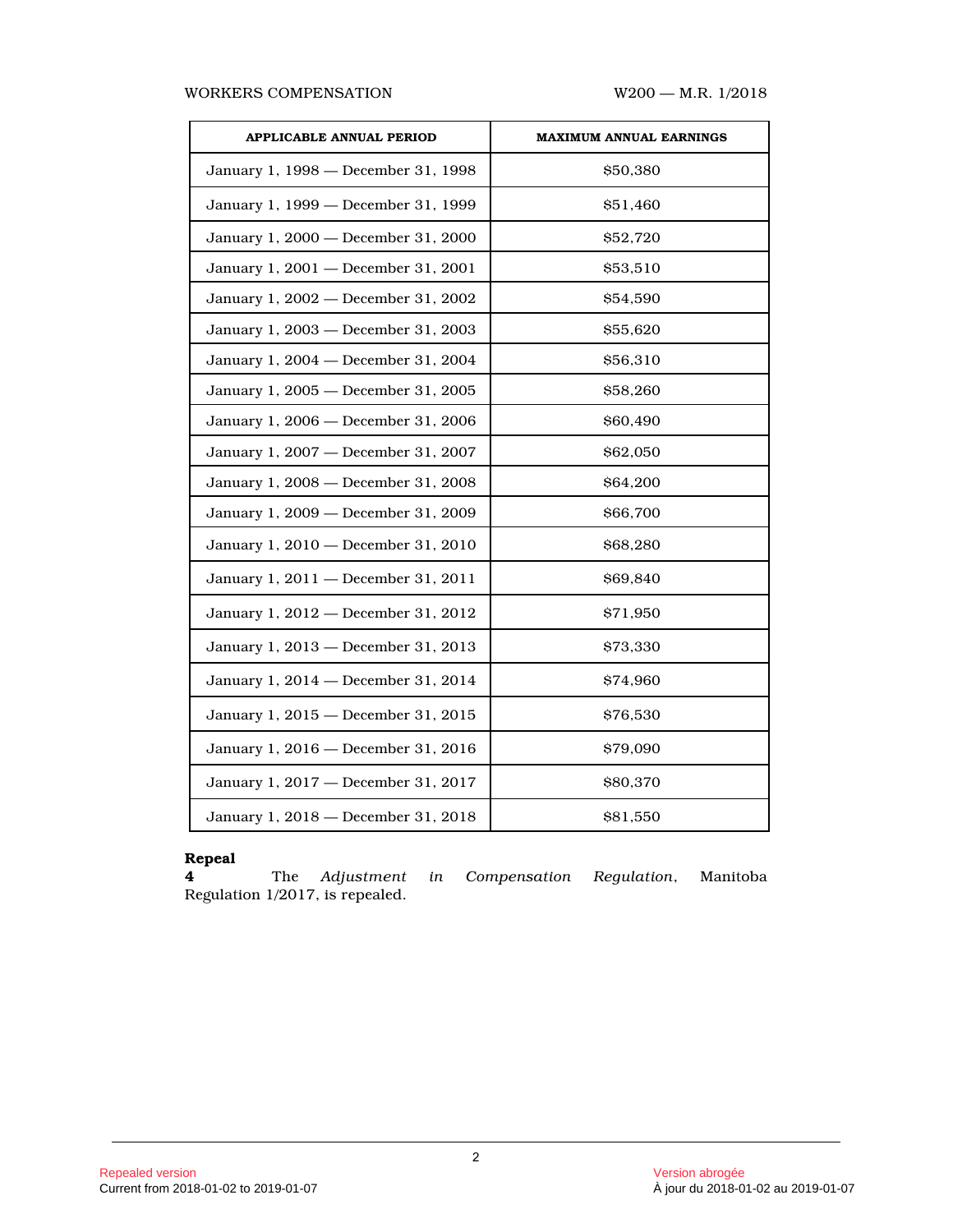WORKERS COMPENSATION W200 - M.R. 1/2018

#### **Coming into force**

**5(1)** This regulation, except for section 2, comes into force on January 1, 2018, or the day it is registered under *The Statutes and Regulations Act*, whichever is later.

**5(2)** Pursuant to subsection 44(3) of the Act, section 2 comes into force on January 1, 2018.

November 30, 2017 **The Workers Compensation Board:**

Michael D. Werier Chairperson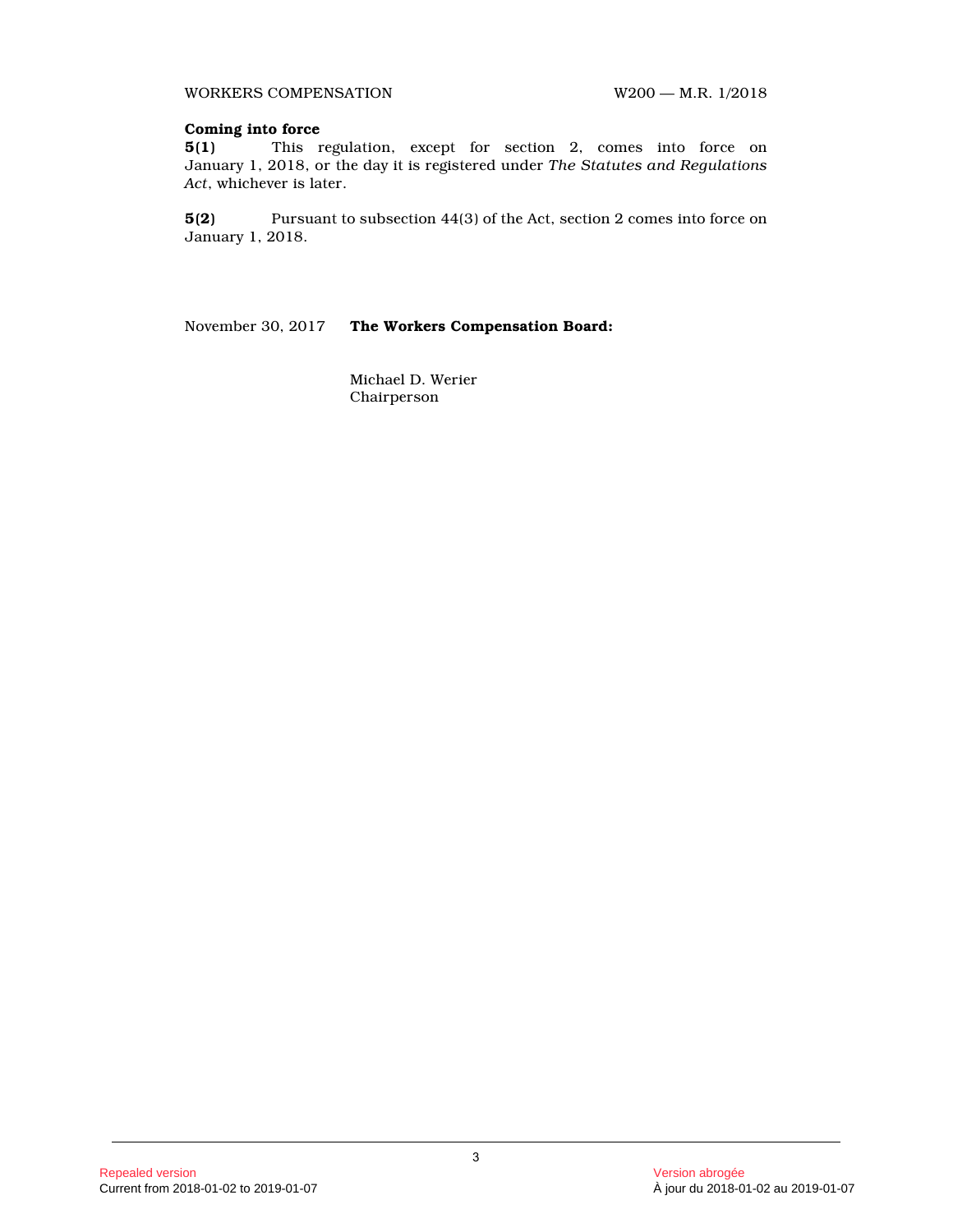#### WORKERS COMPENSATION W200 — M.R. 1/2018

#### **SCHEDULE** (Section 2)

## COMPENSATION AMOUNTS

#### **Legend**

**1** In Tables 1 and 2, the benefit types are as follows:

- A Death benefit, as provided for in subsection 28(2) of the Act;
- B Fatal lump sum payment, as provided for in subclause 29(1)(a)(i) of the Act;
- C Child's monthly payment, as provided for in clause  $29(1)(b)$  of the Act;
- D Child's monthly payment (18 years or over and in school), as provided for in clause 29(1)(c) of the Act;
- E Orphan's monthly payment, as provided for in clause 29(1)(d) of the Act;
- F Other dependants' monthly payments, as provided for in clause  $29(1)(e)$  of the Act;
- G Minimum fatal lump sum payment, as provided for in subsection 29(2) of the Act, as the Act read immediately before the coming into force of *The Workers Compensation Amendment Act*, S.M. 2005, c. 17;
- H Monthly limit for children, as provided for in subsection 31(1) of the Act;
- I Monthly limit for dependants, as provided for in subsection 31(2) of the Act;
- J Impairment lump sum payment, as provided for in clause 38(2)(a) of the Act, as the Act read immediately before the coming into force of *The Workers Compensation Act*, S.M. 2005, c. 17;
- K Impairment lump sum payment, as provided for in clauses  $38(2)(b)$  and (c) of the Act, as the Act read immediately before the coming into force of *The Workers Compensation Amendment Act*, S.M. 2005, c. 17;
- L Impairment lump sum payment, less than 30%, as provided for in clause 38(2)(a) of the Act;
- M Impairment lump sum payment, 30% or greater, as provided for in clause 38(2)(b) of the Act.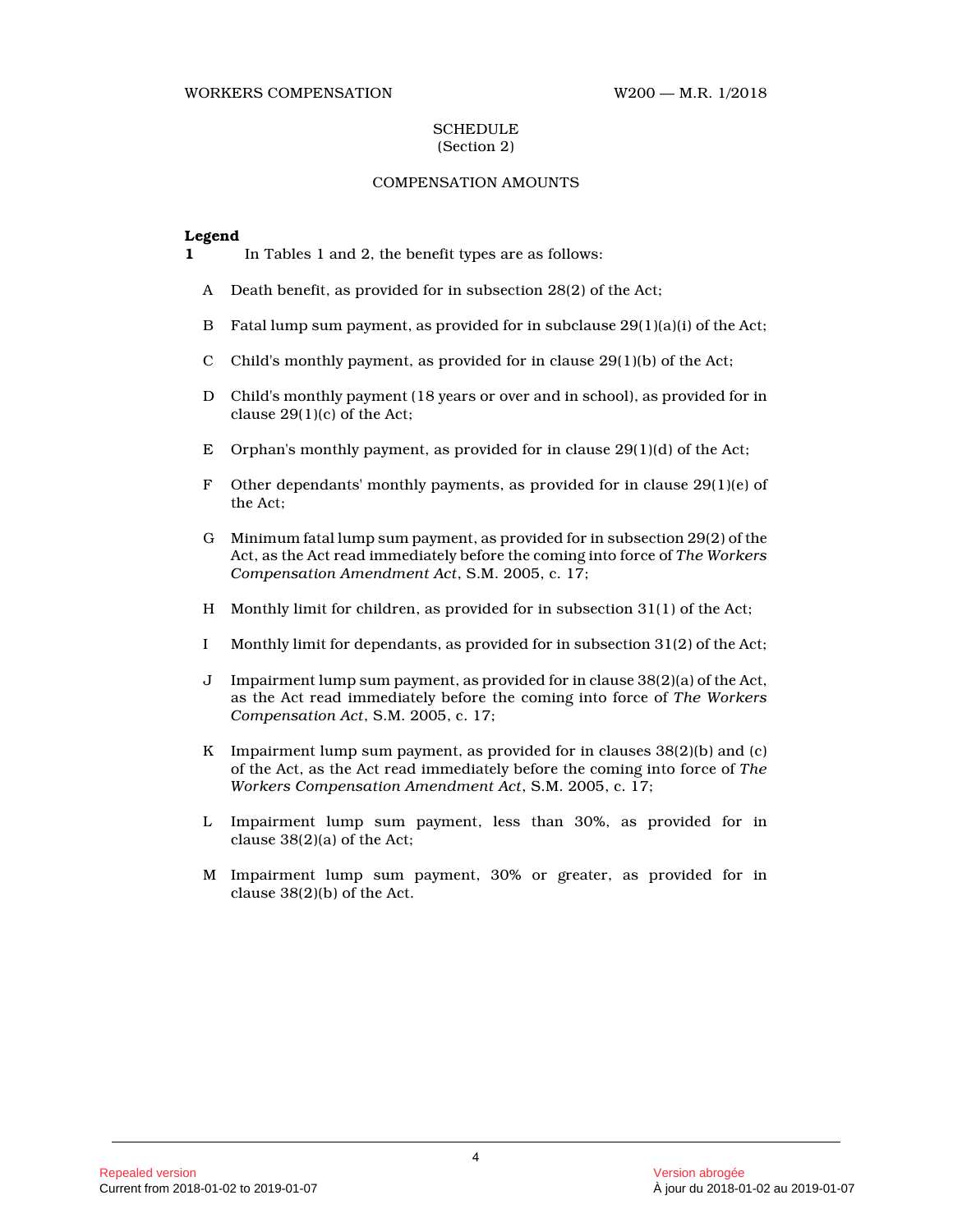## **TABLE 1: COMPENSATION AMOUNTS FOR 1992 – 2005**

| <b>Benefit</b><br><b>Type</b> | A       | $\bf{B}$ | $\mathbf{C}$ | $\mathbf D$ | ${\bf E}$ | $\mathbf F$                     | $\bf G$  |         | $\mathbf I$ | J     | $\bf K$ |
|-------------------------------|---------|----------|--------------|-------------|-----------|---------------------------------|----------|---------|-------------|-------|---------|
| Year                          |         |          |              |             |           |                                 |          |         |             |       |         |
| 1992                          | \$5,000 | \$45,500 | \$250        | \$250       | \$500     | \$250 (each)<br>\$1,000 (total) | \$27,500 | \$1,000 | \$2,000     | \$500 | \$1,000 |
| 1993                          | \$5,160 | \$47,000 | \$260        | \$260       | \$520     | \$260 (each)<br>\$1,030 (total) | \$28,410 | \$1,030 | \$2,070     | \$520 | \$1,030 |
| 1994                          | \$5,240 | \$47,640 | \$260        | \$260       | \$520     | \$260 (each)<br>\$1,050 (total) | \$28,800 | \$1,050 | \$2,090     | \$520 | \$1,050 |
| 1995                          | \$5,290 | \$48,160 | \$260        | \$260       | \$530     | \$260 (each)<br>\$1,060 (total) | \$29,110 | \$1,060 | \$2,120     | \$530 | \$1,060 |
| 1996                          | \$5,340 | \$48,610 | \$270        | \$270       | \$530     | \$270 (each)<br>\$1,070 (total) | \$29,380 | \$1,070 | \$2,140     | \$530 | \$1,070 |
| 1997                          | \$5,440 | \$49,530 | \$270        | \$270       | \$540     | \$270 (each)<br>\$1,090 (total) | \$29,930 | \$1,090 | \$2,180     | \$540 | \$1,090 |
| 1998                          | \$5,540 | \$50,380 | \$280        | \$280       | \$550     | \$280 (each)<br>\$1,110 (total) | \$30,450 | \$1,110 | \$2,210     | \$550 | \$1,110 |
| 1999                          | \$5,660 | \$51,460 | \$280        | \$280       | \$570     | \$280 (each)<br>\$1,130 (total) | \$31,100 | \$1,130 | \$2,260     | \$570 | \$1,130 |
| 2000                          | \$5,790 | \$52,720 | \$290        | \$290       | \$580     | \$290 (each)<br>\$1,160 (total) | \$31,870 | \$1,160 | \$2,320     | \$580 | \$1,160 |
| 2001                          | \$5,880 | \$53,510 | \$290        | \$290       | \$590     | \$290 (each)<br>\$1,180 (total) | \$32,340 | \$1,180 | \$2,350     | \$590 | \$1,180 |
| 2002                          | \$6,000 | \$54,590 | \$300        | \$300       | \$600     | \$300 (each)<br>\$1,200 (total) | \$32,990 | \$1,200 | \$2,400     | \$600 | \$1,200 |
| 2003                          | \$6,110 | \$55,620 | \$310        | \$310       | \$610     | \$310 (each)<br>\$1,220 (total) | \$33,610 | \$1,220 | \$2,440     | \$610 | \$1,220 |
| 2004                          | \$6,190 | \$56,310 | \$310        | \$310       | \$620     | \$310 (each)<br>\$1,240 (total) | \$34,030 | \$1,240 | \$2,480     | \$620 | \$1,240 |
| 2005                          | \$6,400 | \$58,260 | \$320        | \$320       | \$640     | \$320 (each)<br>\$1,280 (total) | \$35,210 | \$1,280 | \$2,560     | \$640 | \$1,280 |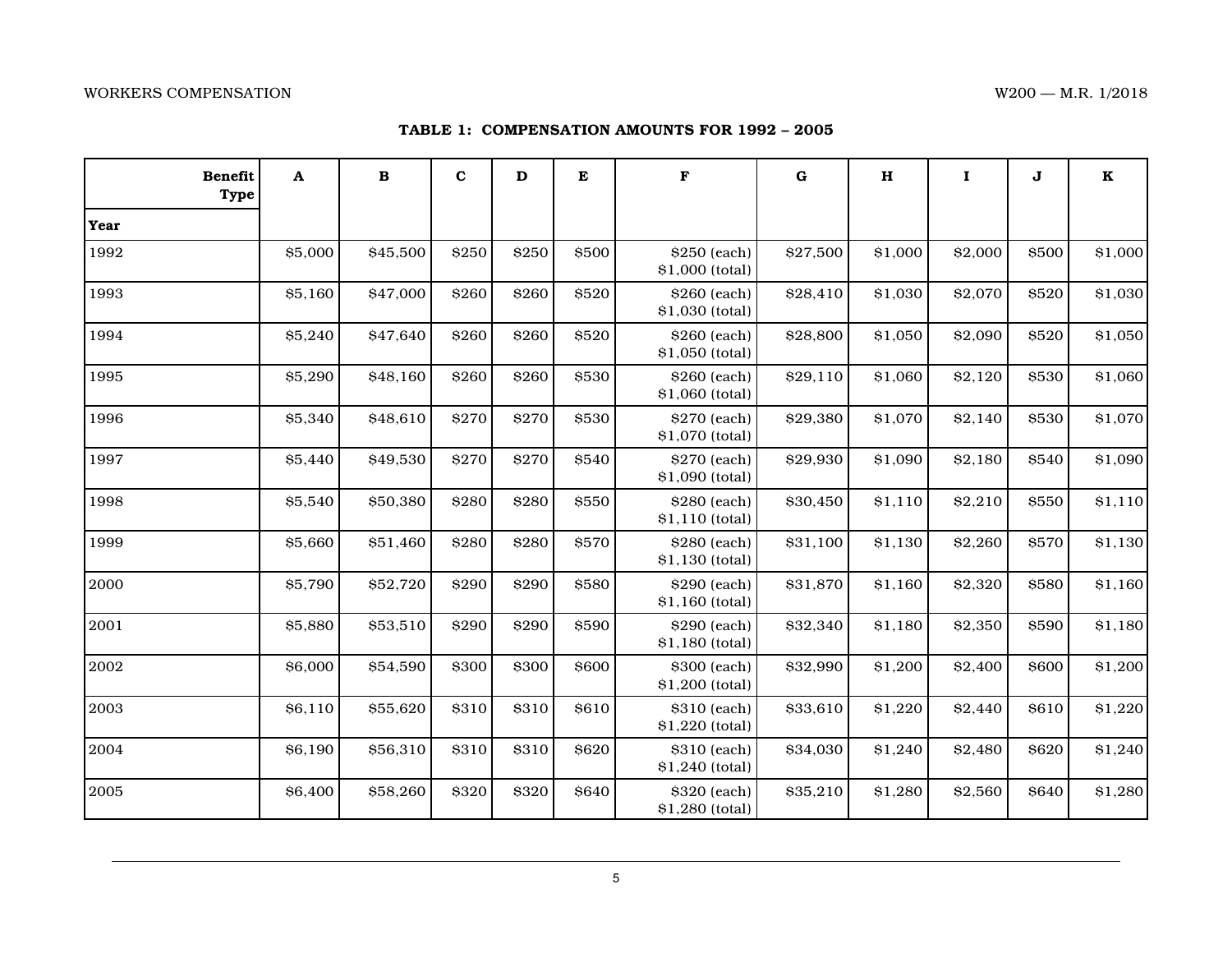## **TABLE 2: COMPENSATION AMOUNTS FOR 2006 – 2018**

| <b>Benefit</b><br><b>Type</b> | A        | B        | $\mathbf C$ | D     | E            | F                               | $\mathbf H$ | L       | L                                                 | M                                                                           |
|-------------------------------|----------|----------|-------------|-------|--------------|---------------------------------|-------------|---------|---------------------------------------------------|-----------------------------------------------------------------------------|
| Year                          |          |          |             |       |              |                                 |             |         |                                                   |                                                                             |
| 2006                          | \$9,310  | \$60,490 | \$330       | \$330 | <b>S660</b>  | \$330 (each)<br>\$1,330 (total) | \$1,330     | \$2,660 | \$1,030 for each full 1%<br>of impairment         | \$30,900 plus \$1,240 for each<br>full 1% of impairment in excess<br>of 30% |
| 2007                          | \$9,550  | \$62,050 | \$340       | \$340 | \$680        | \$340 (each)<br>\$1,360 (total) | \$1,360     | \$2,730 | \$1,060 for each full 1%<br>of impairment         | \$31,800 plus \$1,270 for each<br>full 1% of impairment in excess<br>of 30% |
| 2008                          | \$9,880  | \$64,200 | \$350       | \$350 | <b>\$710</b> | \$350 (each)<br>\$1,410 (total) | \$1,410     | \$2,820 | \$1,090 for each full 1%<br>of impairment         | \$32,700 plus \$1,320 for each<br>full 1% of impairment in excess<br>of 30% |
| 2009                          | \$10,270 | \$66,700 | \$370       | \$370 | <b>\$730</b> | \$370 (each)<br>\$1,470 (total) | \$1,470     |         | \$2,930 \$1,140 for each full 1%<br>of impairment | \$34,200 plus \$1,370 for each<br>full 1% of impairment in excess<br>of 30% |
| 2010                          | \$10,510 | \$68,280 | \$380       | \$380 | \$750        | \$380 (each)<br>\$1,500 (total) | \$1,500     | \$3,000 | \$1,160 for each full 1%<br>of impairment         | \$34,800 plus \$1,400 for each<br>full 1% of impairment in excess<br>of 30% |
| 2011                          | \$10,750 | \$69.840 | \$380       | \$380 | <b>\$770</b> | \$380 (each)<br>\$1,530 (total) | \$1,530     | \$3,070 | \$1.190 for each full 1%<br>of impairment         | \$35,700 plus \$1,430 for each<br>full 1% of impairment in excess<br>of 30% |
| 2012                          | \$11,070 | \$71,950 | \$400       | \$400 | <b>\$790</b> | \$400 (each)<br>\$1,580 (total) | \$1,580     | \$3,160 | \$1,230 for each full 1%<br>of impairment         | \$36,900 plus \$1,470 for each<br>full 1% of impairment in excess<br>of 30% |
| 2013                          | \$11,290 | \$73,330 | \$400       | \$400 | \$810        | \$400 (each)<br>\$1,610 (total) | \$1,610     | \$3,220 | $$1,250$ for each full $1\%$<br>of impairment     | \$37,500 plus \$1,500 for each<br>full 1% of impairment in excess<br>of 30% |